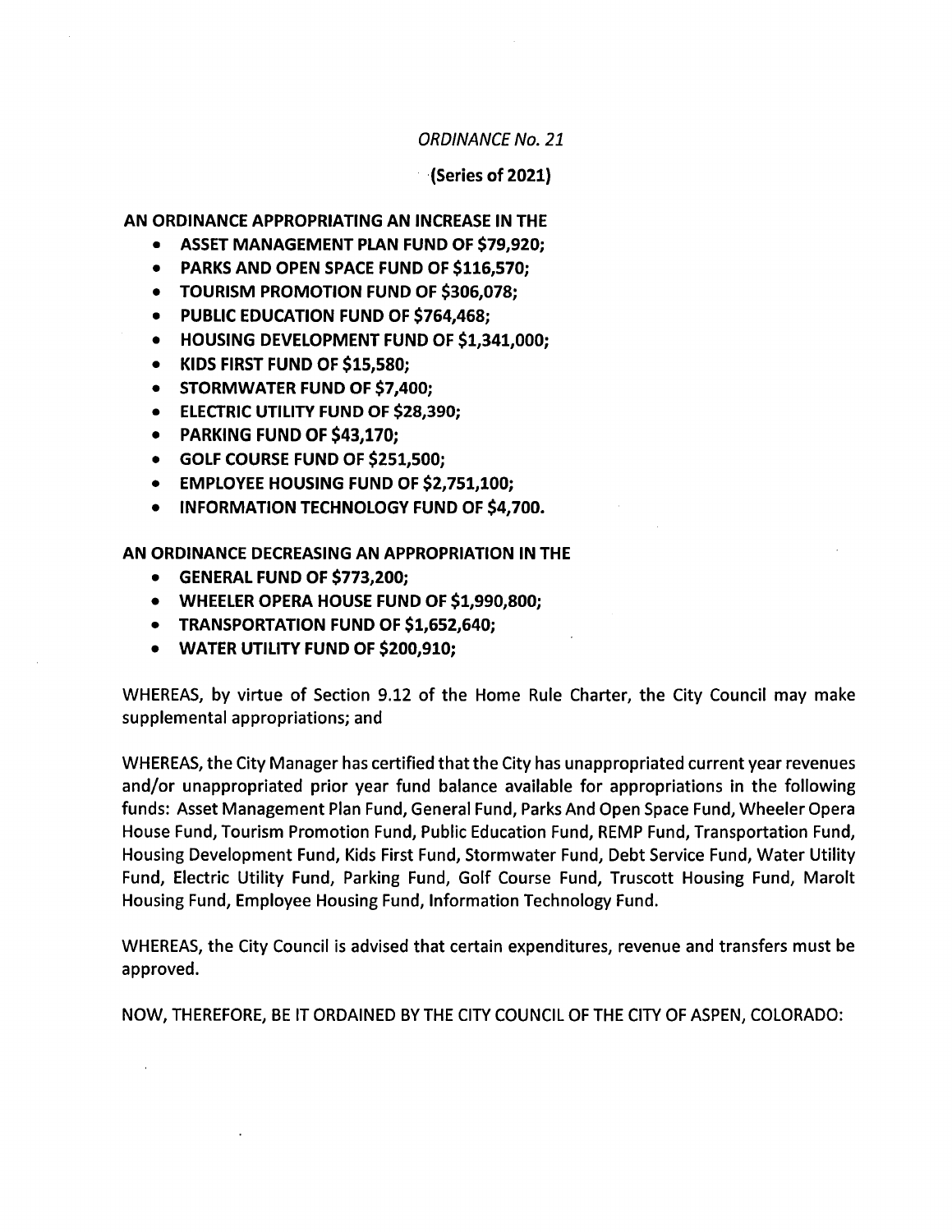#### Section 1

Upon the City Manager's certification that there are current year revenues and/or prior year fund balances available for appropriation in the above- mentioned funds, the City Council hereby makes supplemental appropriations as itemized in the Exhibit A.

#### Section 2

If any section, subdivision, sentence, clause, phrase, or portion of this ordinance is for any reason invalid or unconstitutional by any court or competent jurisdiction, such portion shall be deemed <sup>a</sup> separate, distinct and independent provision and such holding shall not affect the validity of the remaining portion thereof.

INTRODUCED, READ, APPROVED AND ORDERED PUBLISHED AND/OR POSTED ON FIRST READING on the 9th day of November 2021.

A public hearing on the ordinance shall be held on the 23rd day of November 2021, in the City Council Chambers, City Hall, Aspen, Colorado.

ATTEST:

Nicole Henning, City Clerk (1) Torre, Mayor

FINALLY ADOPTED AFTER PUBLIC HEARING on the 23rd day of November 2021.

ATTEST:

Nicole Henning, City Clerk and Torre, Mayor

Approved as to Form:

True, City Attorney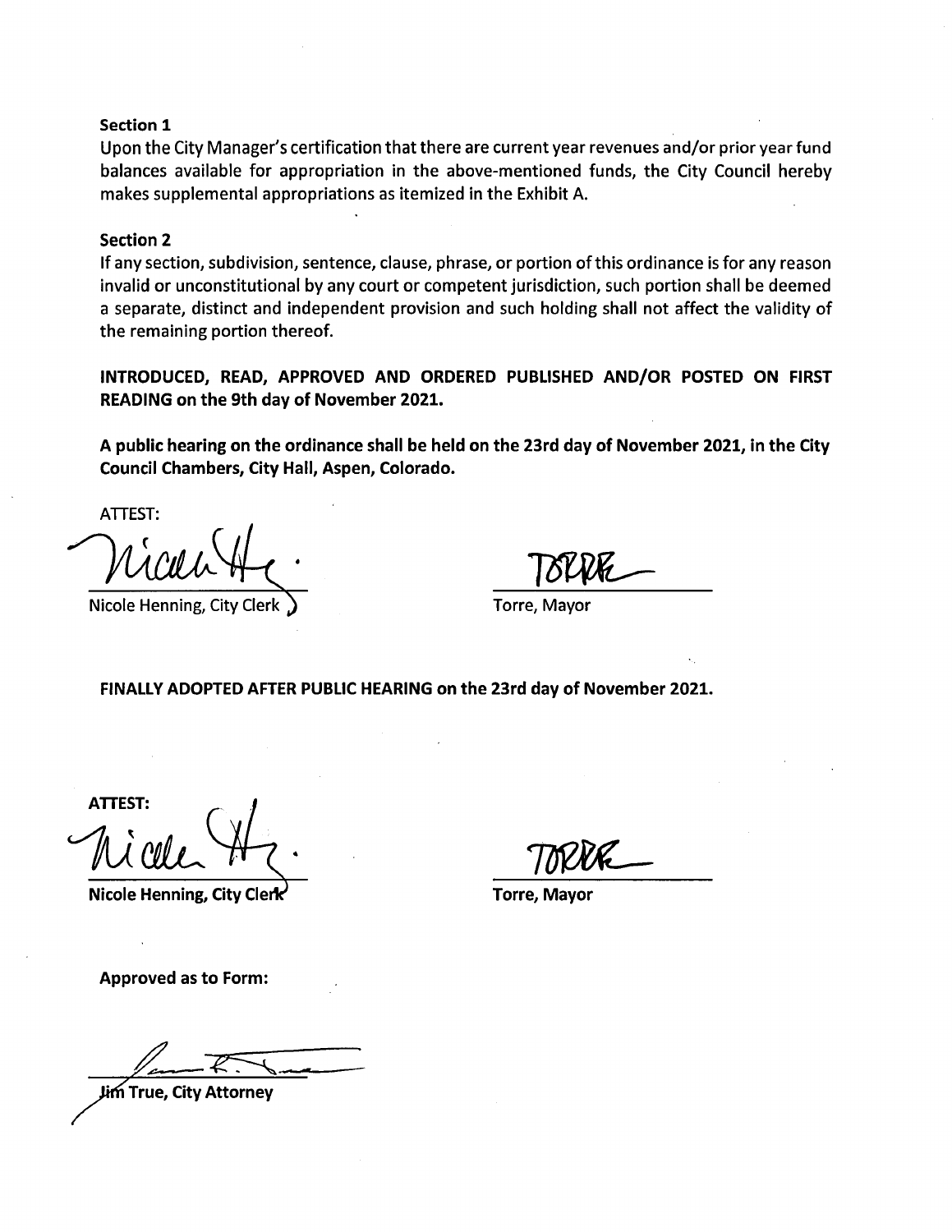#### **CITY OF ASPEN 2021 APPROPRIATIONS BY FUND** Exhibit <sup>A</sup>

|                                            |                                  |                         |                         |                                  |                          |                |              |                                  |                                 | <b>2021 GAAP</b>                |
|--------------------------------------------|----------------------------------|-------------------------|-------------------------|----------------------------------|--------------------------|----------------|--------------|----------------------------------|---------------------------------|---------------------------------|
|                                            | <b>Revised</b>                   |                         | 2021 Spring             |                                  | 2021 Amended             |                | 2021 Spring  |                                  | 2021 Amended                    | <b>Adjusted</b>                 |
| <b>CITY OF ASPEN</b>                       | <b>Opening</b><br><b>Balance</b> | 2021 Adopted<br>Revenue | Supplemental<br>Revenue | <b>2021 Fall</b><br>Supplemental | Revenue<br><b>Budget</b> | 2021 Adopted   | Supplemental | <b>2021 Fall</b><br>Supplemental | <b>Expense</b><br><b>Budget</b> | <b>Ending</b><br><b>Balance</b> |
| <b>General Governmental Fund</b>           |                                  |                         |                         |                                  |                          | <b>Expense</b> | Expense      |                                  |                                 |                                 |
| 001 - General Fund                         | \$28,635,879                     | \$35,886,705            | \$148,289               | \$1,828,700                      | \$37,863,694             | \$36,831,720   | \$6,357,575  | (5773,200)                       | \$42,416,094                    | \$22,866,699                    |
| <b>Subtotal General Gov't Funds</b>        | \$28,635,879                     | \$35,886,705            | \$148,289               | \$1,828,700                      | \$37,863,694             | \$36,831,720   | \$6,357,575  | (5773,200)                       | \$42,416,094                    | \$22,866,699                    |
|                                            |                                  |                         |                         |                                  |                          |                |              |                                  |                                 |                                 |
| <b>Special Revenue Governmental Funds</b>  |                                  |                         |                         |                                  |                          |                |              |                                  |                                 |                                 |
| 100 - Parks and Open Space Fund            | \$8,877,067                      | \$11,990,820            | \$0                     | \$3,177,100                      | \$15,167,920             | \$13,559,500   | \$796,401    | \$116,570                        | \$14,472,471                    | \$9,572,516                     |
| 120 - Wheeler Opera House Fund             | \$33,955,866                     | \$4,788,700             | \$859,527               | \$2,536,240                      | \$8,184,467              | \$6,344,570    | \$2,661,078  | ( \$1,990,800)                   | \$7,014,848                     | \$36,584,715                    |
| 130 - Tourism Promotion Fund               | \$182,128                        | \$2,412,750             | \$0                     | \$294,750                        | \$2,707,500              | \$2,412,750    | \$170,800    | \$306,078                        | \$2,889,628                     | \$0                             |
| 131 - Public Education Fund                | \$2,369                          | \$2,547,000             | \$0                     | \$762,100                        | \$3,309,100              | \$2,547,000    | \$0          | \$764,468                        | \$3,311,468                     | \$0                             |
| 132 - REMP Fund                            | \$4,072,612                      | \$816,000               | \$0                     | \$0                              | \$816,000                | \$1,586,700    | \$470,000    | \$0                              | \$2,056,700                     | \$2,831,912                     |
| 141 - Transportation Fund                  | \$10,479,208                     | \$4,938,270             | \$0                     | \$3,861,670                      | \$8,799,940              | \$4,641,700    | \$334,002    | (\$1,652,640)                    | \$3,323,062                     | \$15,956,086                    |
| 150 - Housing Development Fund             | \$55,047,591                     | \$18,984,800            | \$470,000               | \$11,355,600                     | \$30,810,400             | \$42,718,690   | \$4,056,602  | \$1,341,000                      | \$48,116,292                    | \$37,741,699                    |
| 152 - Kids First Fund                      | \$6,574,759                      | \$1,994,345             | \$0                     | \$523,500                        | \$2,517,845              | \$2,603,640    | \$759,862    | \$15,580                         | \$3,379,082                     | \$5,713,522                     |
| 160 - Stormwater Fund                      | \$2,352,321                      | \$1,588,000             | \$0                     | \$0                              | \$1,588,000              | \$1,405,620    | \$369,797    | \$7,400                          | \$1,782,817                     | \$2,157,504                     |
| <b>Subtotal Special Revenue Funds</b>      | \$121,543,921                    | \$50,060,685            | \$1,329,527             | \$22,510,960                     | \$73,901,172             | \$77,820,170   | \$9,618,542  | ( \$1,092,344)                   | \$86,346,368                    | \$110,557,955                   |
| <b>Debt Service Governmental Fund</b>      |                                  |                         |                         |                                  |                          |                |              |                                  |                                 |                                 |
| 250 - Debt Service Fund                    | \$332,663                        | \$6,135,568             | \$27,190                | \$53,680                         | \$6,216,438              | \$6,134,568    | \$0          | \$0                              | \$6,134,568                     | \$414,533                       |
| <b>Subtotal Debt Service Fund</b>          | \$332,663                        | \$6,135,568             | \$27,190                | \$53,680                         | \$6,216,438              | \$6,134,568    | \$O          | \$0                              | \$6,134,568                     | \$414,533                       |
| <b>Capital Projects Governmental Funds</b> |                                  |                         |                         |                                  |                          |                |              |                                  |                                 |                                 |
| 000 - Asset Management Plan Fund           | \$45,287,551                     | \$4,675,700             | ( \$30,000)             | \$109,920                        | \$4,755,620              | \$6,234,750    | \$15,944,205 | \$79,920                         | \$22,258,875                    | \$27,784,296                    |
| <b>Subtotal Capital Fund</b>               | \$45,287,551                     | \$4,675,700             | ( \$30,000)             | \$109,920                        | \$4,755,620              | \$6,234,750    | \$15,944,205 | \$79,920                         | \$22,258,875                    | \$27,784,296                    |
| <b>Enterprise Proprietary Funds</b>        |                                  |                         |                         |                                  |                          |                |              |                                  |                                 |                                 |
| 421 - Water Utility Fund                   | \$11,505,774                     | \$10,337,730            | \$715,000               | \$0                              | \$11,052,730             | \$11,696,840   | \$4,034,403  | ( \$200, 910)                    | \$15,530,333                    | \$6,785,721                     |
| 431 - Electric Utility Fund                | \$5,937,299                      | \$10,614,640            | \$0                     | \$0                              | \$10,614,640             | \$10,442,050   | \$1,492,138  | \$28,390                         | \$11,962,578                    | \$4,589,361                     |
| 451 - Parking Fund                         | \$3,051,739                      | \$4,007,830             | \$0                     | \$0                              | \$4,007,830              | \$4,273,270    | \$307,127    | \$43,170                         | \$4,623,567                     | \$2,436,002                     |
| 471 - Golf Course Fund                     | \$1,165,652                      | \$2,242,040             | \$0                     | \$26,000                         | \$2,268,040              | \$2,324,870    | \$126,506    | \$251,500                        | \$2,702,876                     | \$730,816                       |
| 491 - Truscott I Housing Fund              | \$1,589,395                      | \$1,321,250             | \$80,000                | \$0                              | \$1,401,250              | \$1,595,410    | \$745,343    | \$0                              | \$2,340,753                     | \$649,892                       |
| 492 - Marolt Housing Fund                  | \$1,515,309                      | \$852,500               | \$0                     | \$0                              | \$852,500                | \$1,476,400    | \$83,505     | \$0                              | \$1,559,905                     | \$807,904                       |
| <b>Subtotal Enterprise Funds</b>           | \$24,765,168                     | \$29,375,990            | \$795,000               | \$26,000                         | \$30,196,990             | \$31,808,840   | \$6,789,022  | \$122,150                        | \$38,720,012                    | \$15,999,696                    |
| <b>Internal Proprietary Funds</b>          |                                  |                         |                         |                                  |                          |                |              |                                  |                                 |                                 |
| 501 - Employee Benefits Fund               | \$3,288,615                      | \$5,980,400             | \$0                     | \$0                              | \$5,980,400              | \$6,295,700    | \$70,000     | \$0                              | \$6,365,700                     | \$2,903,315                     |
| 505 - Employee Housing Fund                | \$3,219,516                      | \$2,697,900             | \$0                     | \$1,250,000                      | \$3,947,900              | \$436,410      | \$473,299    | \$2,751,100                      | \$3,660,809                     | \$5,303,077                     |
| 510 - Information Technology Fund          | \$1,592,606                      | \$2,074,050             | \$443,000               | \$0                              | \$2,517,050              | \$2,451,650    | \$1,251,587  | \$4,700                          | \$3,707,937                     | \$401,719                       |
| <b>Subtotal Internal Service Funds</b>     | \$8,100,737                      | \$10,752,350            | \$443,000               | \$1,250,000                      | \$12,445,350             | \$9,183,760    | \$1,794,886  | \$2,755,800                      | \$13,734,446                    | \$8,608,111                     |
| <b>ALL FUNDS</b>                           | \$228,665,919                    | \$136,886,998           | \$2,713,006             | \$25,779,260                     | \$165,379,264            | \$168,013,808  | \$40,504,229 | \$1,092,326                      | \$209,610,362                   | \$186,231,290                   |
| Less Interfund Transfers                   |                                  | \$27,054,440            | \$1,214,927             | ( \$1,446,060)                   | \$26,823,307             | \$27,054,440   | \$1,080,977  | (51,312,160)                     | \$26,823,257                    |                                 |
| <b>NET APPROPRIATIONS</b>                  |                                  | \$109,832,558           | \$1,498,079             | \$27,225,320                     | \$138,555,957            | \$140,959,368  | \$39,423,252 | \$2,404,486                      | \$182,787,105                   |                                 |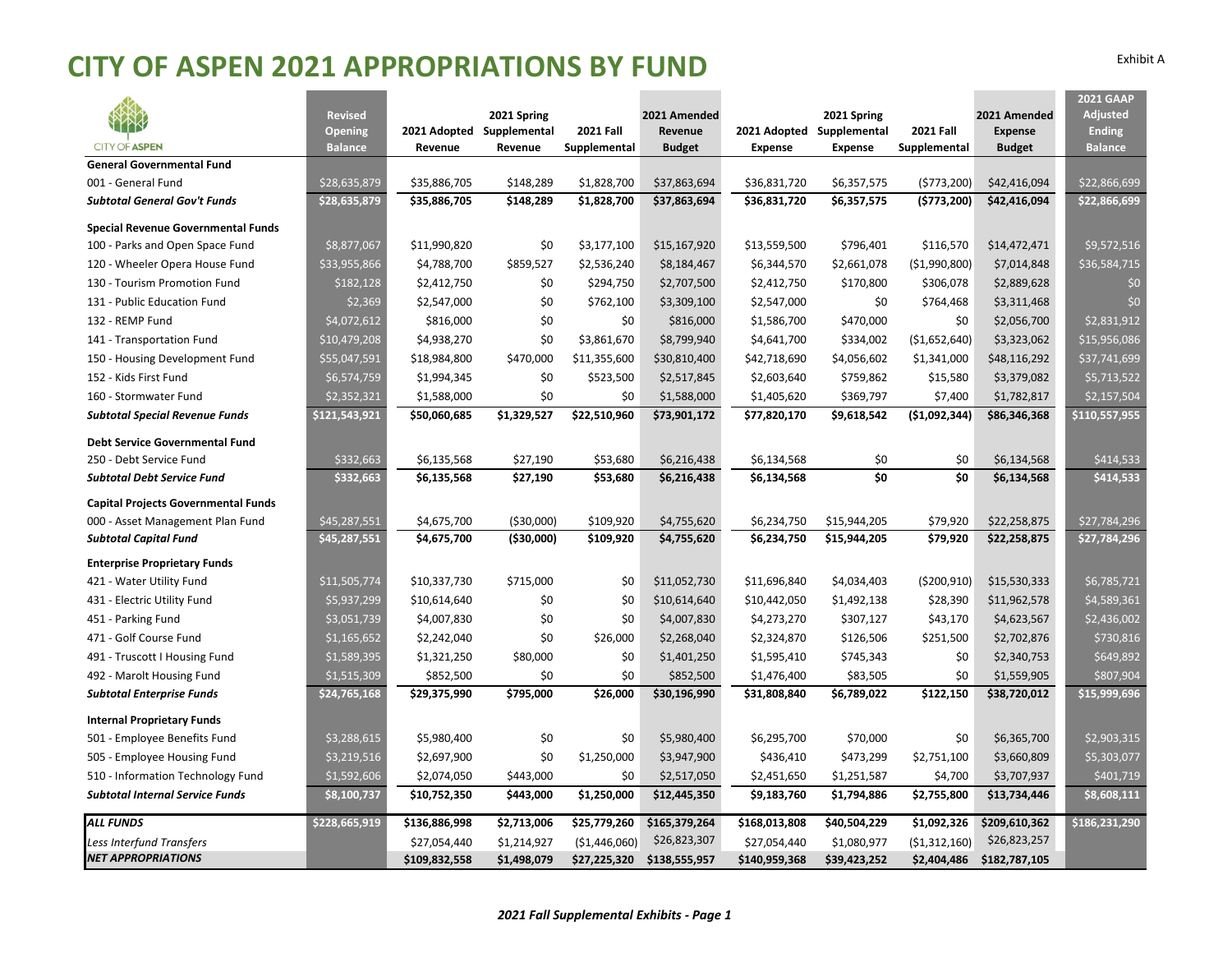

 **2021 FALL SUPPLEMENTAL NEW REQUESTS**

| <b>Department/Description</b>                                                                                                                                                                                                                                                                                                                                                                                                                                                                                                                                                                                                                                                                                                                                                                                                                                            | <b>Operating</b> | Capital   |
|--------------------------------------------------------------------------------------------------------------------------------------------------------------------------------------------------------------------------------------------------------------------------------------------------------------------------------------------------------------------------------------------------------------------------------------------------------------------------------------------------------------------------------------------------------------------------------------------------------------------------------------------------------------------------------------------------------------------------------------------------------------------------------------------------------------------------------------------------------------------------|------------------|-----------|
| Isis Theater Homeowner's Association Dues (One-time): Because of COVID-19 related<br>shutdowns, Aspen Film Festival has not been able to make payments to the HOA. This<br>supplemental will cover payments that are in arrears since June 2021 through Dec 2021 (each<br>month is \$8,120).                                                                                                                                                                                                                                                                                                                                                                                                                                                                                                                                                                             | \$56,820         |           |
| This is in addition to the 2021 spring supplemental appropriation of \$64,400 that funded HOA<br>dues that were in arrears and through May of 2021.                                                                                                                                                                                                                                                                                                                                                                                                                                                                                                                                                                                                                                                                                                                      |                  |           |
| 000 - Non Classified Subtotal:                                                                                                                                                                                                                                                                                                                                                                                                                                                                                                                                                                                                                                                                                                                                                                                                                                           | \$56,820         | \$0       |
| 001 - General Fund Total:                                                                                                                                                                                                                                                                                                                                                                                                                                                                                                                                                                                                                                                                                                                                                                                                                                                | \$56,820         | \$0       |
| Net Profit in Golf - Additional Payments to Vendor for Golf Lessons: The City outsources golf<br>lessons to a third party vendor. Under the agreement, the City collects 100% of the fees, is<br>able to retain 10% and then remits 90% to the vendor. Interest in golf is very high and<br>demand for lessons has exceeded expectations. Additional authority is needed to remit the<br>90% to the vendor.                                                                                                                                                                                                                                                                                                                                                                                                                                                              | \$103,500        |           |
| Labor due to Increase in Golf Business: An increase in golf activities and Covid 19 protocols<br>meant that the Golf Department employed additional staff and added additional hours for<br>staff duties to ensure patrons' expectations were met. Labor provided additional cleaning in<br>and around the clubhouse, maintenance of golf carts and traffic, and general course<br>maintenance of the course. Golf revenue is projected to be 10% more than 2020, which was<br>the best year the golf course has had.                                                                                                                                                                                                                                                                                                                                                    | \$98,000         |           |
| Additional Materials and Supplies due to Increase in Golf Business: Due to an increase in<br>overall golf business in 2021, additional materials and supplies are needed this year to offset<br>wear and tear on the golf course. Materials and supplies needed this year were additional<br>seed, sand, and fertilizer.                                                                                                                                                                                                                                                                                                                                                                                                                                                                                                                                                 | \$30,000         |           |
| Net Profit in Golf - Additional Retail Buy: To keep up with the demand, additional retail has<br>been acquired to keep customers happy. Increasing goods for sale has a direct and positive<br>effect for revenues. This is the formal action to appropriate authority to cover the additional<br>retail buy in 2021.                                                                                                                                                                                                                                                                                                                                                                                                                                                                                                                                                    | \$20,000         |           |
| 471 - Golf Course Fund:                                                                                                                                                                                                                                                                                                                                                                                                                                                                                                                                                                                                                                                                                                                                                                                                                                                  | \$251,500        | \$0       |
| Renovation of 20 Water Place: The original scope of this project involved building a new<br>kitchen downstairs, renovating the bathroom and front porch, replacing interior finishes and<br>fixtures and painting. Unfortunately, asbestos was discovered throughout the house requiring<br>a full abatement and replacement of all interior drywall and insulation (\$28,000). Structural<br>deficiencies were then exposed that required remediation (\$33,000). The exposed fire<br>sprinkler system piping was determined to be a recalled product that needed to be replaced<br>(\$10,000). Additional plumbing and electrical work were required as a result of the removal of<br>the interior walls (\$15,000). Inflated labor and materials costs (10% increase to total project<br>cost, or \$24,000), also contributed to the budget overage for this project. |                  | \$110,000 |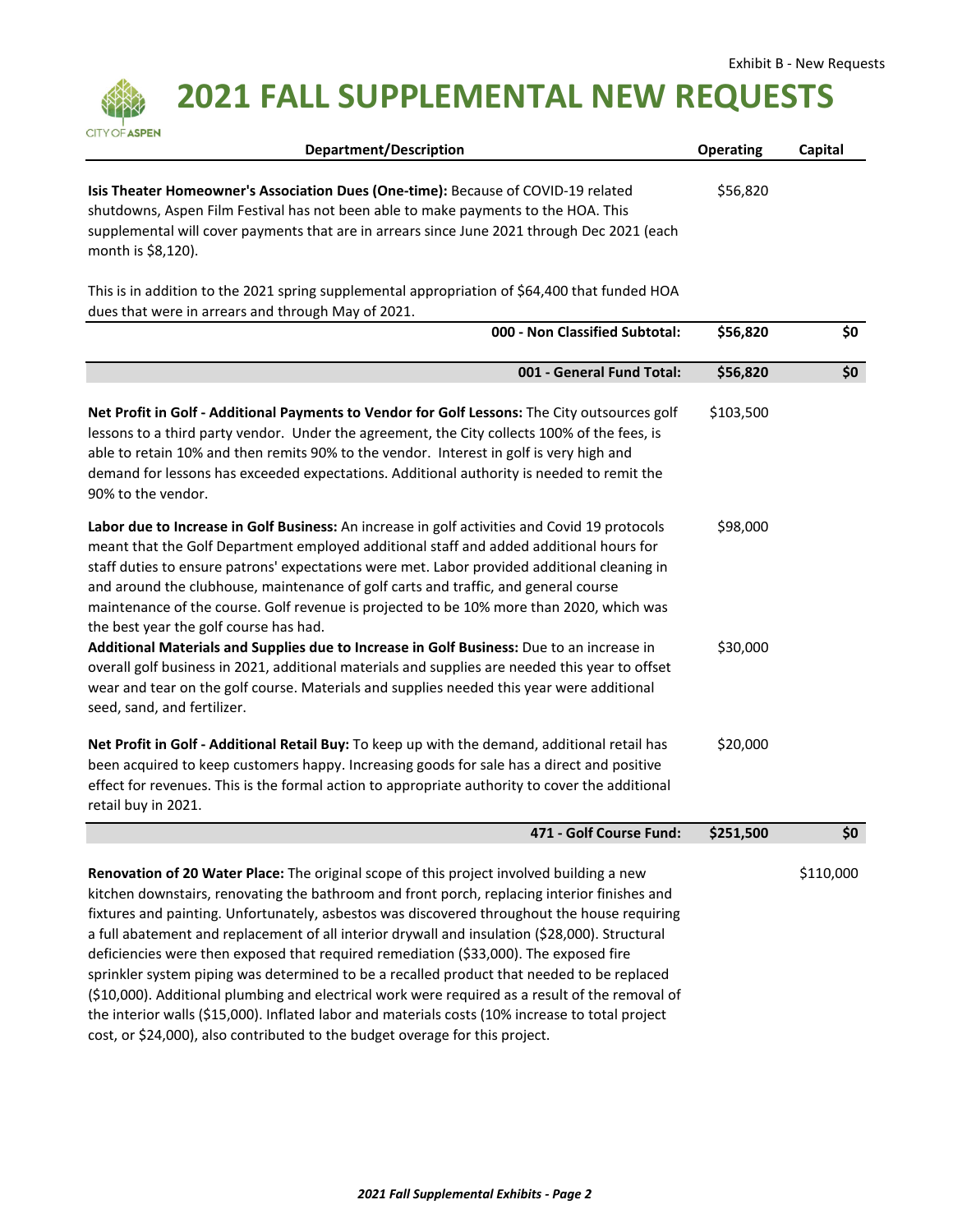

 **2021 FALL SUPPLEMENTAL NEW REQUESTS**

| Department/Description                                                                                                                                                                                                                                                                                                                                                                                                                                                                                                                                                                                                                                                                                   | <b>Operating</b> | Capital   |
|----------------------------------------------------------------------------------------------------------------------------------------------------------------------------------------------------------------------------------------------------------------------------------------------------------------------------------------------------------------------------------------------------------------------------------------------------------------------------------------------------------------------------------------------------------------------------------------------------------------------------------------------------------------------------------------------------------|------------------|-----------|
| <b>Renovation of 705 Cemetery Lane:</b> It was decided to remodel and seperate a vacant half of a<br>City-owned townhome into two units: a primary dwelling and a carriage house. After the<br>building permit application was submitted, a fire suppression/alarm system and replacement<br>of the 40 year old water service line was required. The original construction contract totaled<br>\$315,000 of the \$350,000 budget, leaving a contingency of \$35,000. These two improvements<br>exceeded the contingency. Additional changes to the scope included painting kitchen<br>cabinetry, adding useable storage, mechanical room improvements, window shades, and<br>window replacement/screens. |                  | \$82,300  |
| Maintenance of City of Aspen Employee Housing Units: An unexpected amount of unit<br>turnover work at 1101 E Cooper (\$10,000), and increased labor and materials costs (10%<br>increase to all maintenance related items, or \$15,000), caused employee housing<br>maintenance costs to exeed the budget.                                                                                                                                                                                                                                                                                                                                                                                               | \$25,000         |           |
| 505 - Employee Housing Fund:                                                                                                                                                                                                                                                                                                                                                                                                                                                                                                                                                                                                                                                                             | \$25,000         | \$192,300 |
|                                                                                                                                                                                                                                                                                                                                                                                                                                                                                                                                                                                                                                                                                                          |                  |           |
| Total New Requests - Operating / Capital:                                                                                                                                                                                                                                                                                                                                                                                                                                                                                                                                                                                                                                                                | \$333,320        | \$192,300 |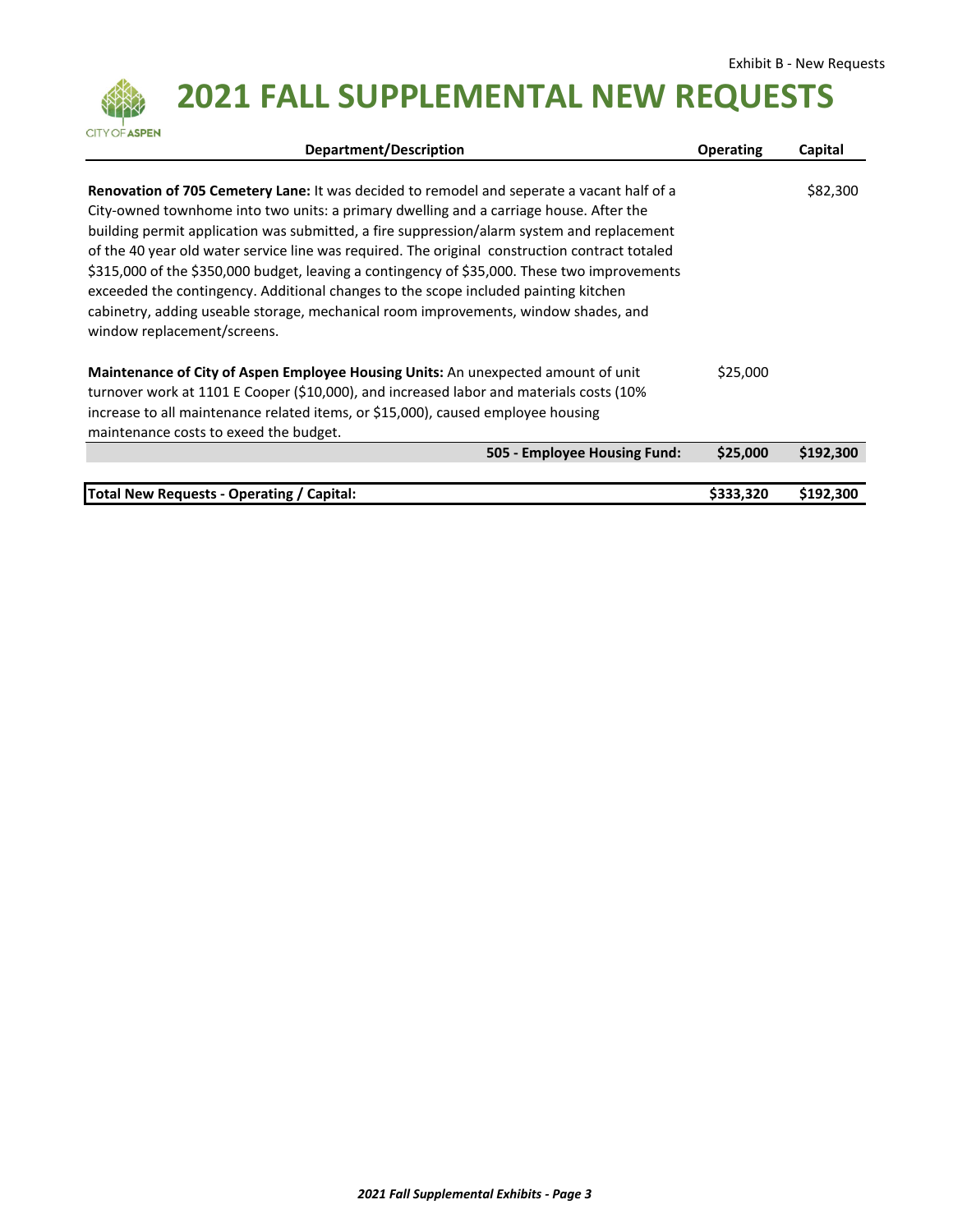

|                                                                                                          | <b>Operating</b> | Capital   | <b>Transfers Out</b> |
|----------------------------------------------------------------------------------------------------------|------------------|-----------|----------------------|
|                                                                                                          |                  |           |                      |
| <b>Previously Approved by Council</b>                                                                    |                  |           |                      |
|                                                                                                          |                  |           |                      |
| Previously Approved - Lumberyard Schematic Design: On July 27, 2021 Council                              |                  |           |                      |
| provided direction to fund the additional resource needed to support the                                 |                  |           |                      |
| schematic design work to be performed by Cushing Terrell.                                                |                  |           |                      |
| 150 - Housing Development Fund:                                                                          |                  | \$350,000 |                      |
| Bar X Land Acquisition and Open Space Preservation: On June 22, 2021 Council                             |                  |           |                      |
| supported the acquisition of a 0.18 acre parcel adjacent to Harmony Park at                              |                  |           |                      |
| Burlingame in order to preserve this undeveloped lot as a critical wildlife corridor                     |                  |           |                      |
|                                                                                                          |                  |           |                      |
| linking Deer Hill, Bar X Open Space and the Roaring Fork River gorge.                                    |                  |           |                      |
| 100 - Parks and Open Space Fund:                                                                         |                  | \$206,970 |                      |
| Emergency Repair of Rapid Flash Beacon: On July 27, 2021, Staff received                                 |                  |           |                      |
| approval for Resolution 71-2021 to receive funds to repair the rapid flash beacon                        |                  |           |                      |
| located on Hopkins and Original for \$26,110.                                                            |                  |           |                      |
| The electric line that connects the two buttons on the east side of the intersection                     |                  |           |                      |
| to each other was broken. This issue occurs frequently, and as a result, the buttons                     |                  |           |                      |
|                                                                                                          |                  |           |                      |
| on the east side of Original Street do not work because the electrical connection                        |                  |           |                      |
| below grade is separated. When they are pressed, none of the lights activate. This                       |                  |           |                      |
| involves construction across the roadways to achieve the connectivity required.                          |                  |           |                      |
| 001 - General Fund Engineering                                                                           | \$26,110         |           |                      |
| Mountain Partnership Event: The City of Aspen is co-hosting the 2022 United                              |                  |           |                      |
| Nations Mountain Partnership meeting. The Mountain Partnership works to bring                            |                  |           |                      |
| global attention to achieving sustainable development in mountain regions,                               |                  |           |                      |
| promote the inclusion of mountain issues in United Nations declarations and other                        |                  |           |                      |
| international documents, and engage in building awareness regarding the                                  |                  |           |                      |
|                                                                                                          |                  |           |                      |
| challenges faced by moutain peoples and environments. The Mountain                                       |                  |           |                      |
| Partnership's role is to "facilitate contacts between countries and institutions and                     |                  |           |                      |
| creating conditions for partnerships, technical cooperation and resource<br>mobilization at all levels". |                  |           |                      |
| 001 - General Fund Mayor and Council:                                                                    | \$25,000         |           |                      |
|                                                                                                          |                  |           |                      |
| <b>Transfers Between Funds</b>                                                                           |                  |           |                      |
|                                                                                                          |                  |           |                      |
| FFE for Community Development in the New City Hall: Funding lockers for staff in                         |                  |           |                      |
| the new City Hall by transferring existing authority from General Fund operations                        |                  |           |                      |
| to a capital project in the Asset Management Fund.                                                       |                  |           |                      |
| This is the formal accounting action required to move the funding into the Asset                         |                  |           |                      |
| Management Fund but no new authority is needed.                                                          |                  |           |                      |
| 001 - General Fund Planning & Building:                                                                  | ( \$55,000)      |           | \$55,000             |
| 000 - Asset Management Plan Fund Planning & Building:                                                    |                  | \$55,000  |                      |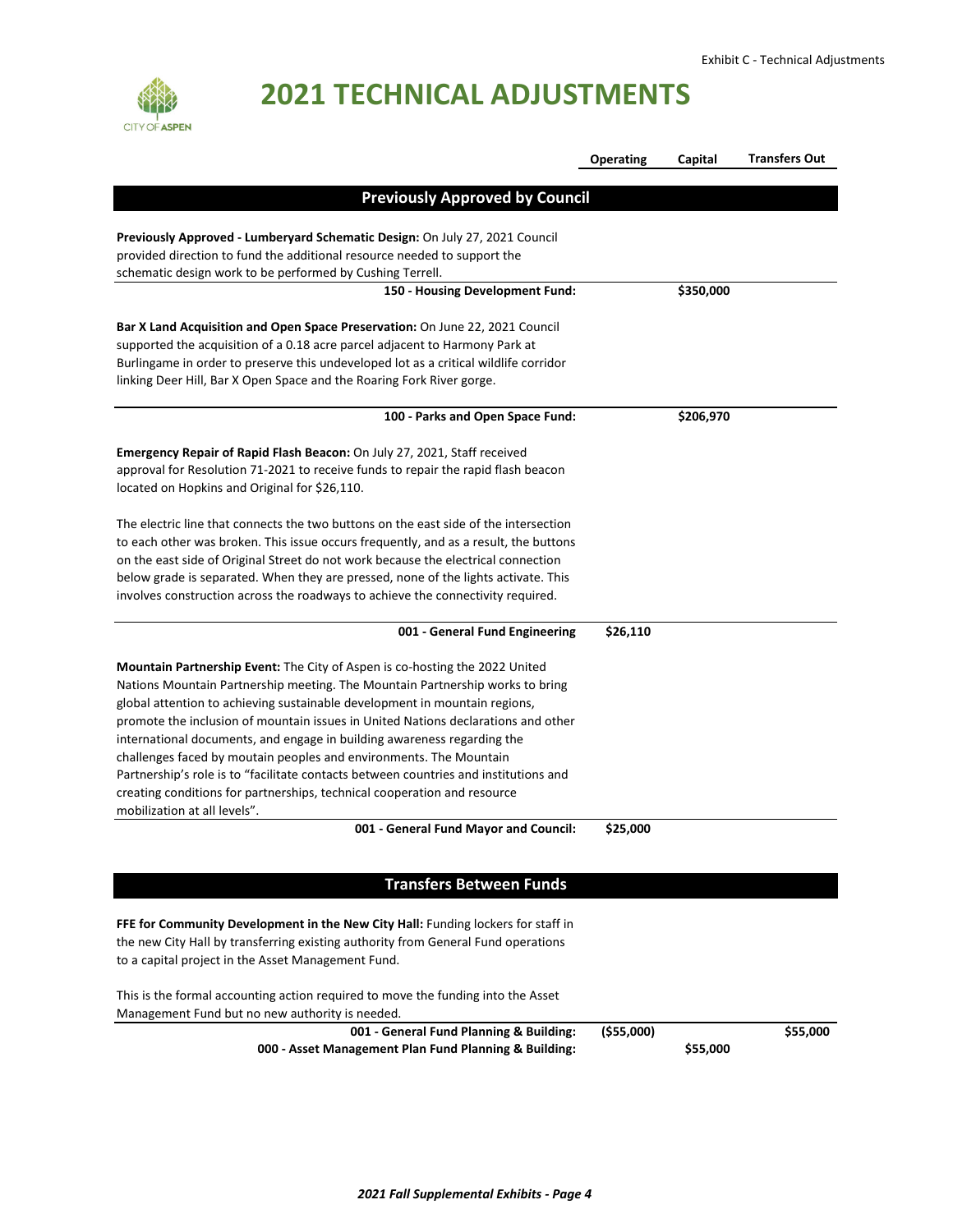

|                                                                                                                                                                                                                                                             | <b>Operating</b> | Capital  | <b>Transfers Out</b> |
|-------------------------------------------------------------------------------------------------------------------------------------------------------------------------------------------------------------------------------------------------------------|------------------|----------|----------------------|
| Isis Building Interest Payment for Debt (One-time): Transfer of \$53,678 to the 250 -<br>Debt Service Fund for the required debt payment associated with the outstanding<br>Certificate of Participation (COP) payments following the refinancing that took |                  |          |                      |
| place October 2020. Absent lease payments by the tenant that would otherwise<br>cover this cost, the General Fund is required to fund this obligation.                                                                                                      |                  |          |                      |
| This is in addition to the 2021 spring supplemental transfer to the 250 - Debt<br>Service fund of \$27,190, for a total of \$80,868, funding the 2021 annual debt<br>payment in full.                                                                       |                  |          |                      |
| 001 General Fund Unclassified:                                                                                                                                                                                                                              |                  |          | \$53,680             |
| Red Brick Building Electrical Panel Upgrade: Funding the balance of the contract                                                                                                                                                                            |                  |          |                      |
| with Lassiter Electric, to upgrade the electrical panel in the Red Brick by                                                                                                                                                                                 |                  |          |                      |
| transferring existing authority from General Fund operations to a capital project in<br>the Asset Management Fund.                                                                                                                                          |                  |          |                      |
| This is the formal accounting action required to move funding from General Fund                                                                                                                                                                             |                  |          |                      |
| into the Asset Management Fund. This transfer funds the upgrade in full and                                                                                                                                                                                 |                  |          |                      |
| allows the capital improvement to be accounted and recorded accurately. No new<br>authority is needed.                                                                                                                                                      |                  |          |                      |
| 001 - General Fund Red Brick:                                                                                                                                                                                                                               | (524, 920)       |          | \$24,920             |
| 000 - Asset Management Plan Fund Red Brick:                                                                                                                                                                                                                 |                  | \$24,920 |                      |
| Reduction to Transfer Due to Increase in Golf Buisness: Golf revenue is projected                                                                                                                                                                           |                  |          |                      |
| to end 2021 up over 10% in revenue from 2020, which was the best year ever. This                                                                                                                                                                            |                  |          |                      |
| increase in Golf revenue allows the Parks Fund transfer to be reduced without                                                                                                                                                                               |                  |          |                      |
| adversely affecting the Golf Fund and keeps more resources in the Parks Fund.                                                                                                                                                                               |                  |          |                      |
| 100 - Parks And Open Space Fund:                                                                                                                                                                                                                            |                  |          | ( \$117,000]         |
| <b>City Financial Policies</b>                                                                                                                                                                                                                              |                  |          |                      |
| <b>Employee Payout:</b> Per City policy, payout of employee accrued PTO and sick leave.                                                                                                                                                                     |                  |          |                      |
| 001 - General Fund                                                                                                                                                                                                                                          | \$197,700        |          |                      |
| 141 - Transportation Fund                                                                                                                                                                                                                                   | \$76,260         |          |                      |
| 152 - Kids First Fund                                                                                                                                                                                                                                       | \$9,080          |          |                      |
| 421 - Water Utility Fund                                                                                                                                                                                                                                    | \$25,940         |          |                      |
| 431 - Electric Utility Fund                                                                                                                                                                                                                                 | \$17,290         |          |                      |
| 451 - Parking Fund                                                                                                                                                                                                                                          | \$31,970         |          |                      |
|                                                                                                                                                                                                                                                             |                  |          |                      |

**Transfer to General Fund for Central Savings:** per City of Aspen financial policies (this was not included in the spring supplemental but should have been)

| 100 - Parks and Open Space Fund   | \$26,600 |
|-----------------------------------|----------|
| 120 - Wheeler Opera House Fund    | \$44,200 |
| 141 - Transportation Fund         | \$6,600  |
| 152 - Kids First Fund             | \$6,500  |
| 160 - Stormwater Fund             | \$7,400  |
| 421 - Water Utility Fund          | \$15,600 |
| 431 - Electric Utility Fund       | \$11,100 |
| 451 - Parking Fund                | \$11,200 |
| 510 - Information Technology Fund | \$4,700  |
|                                   |          |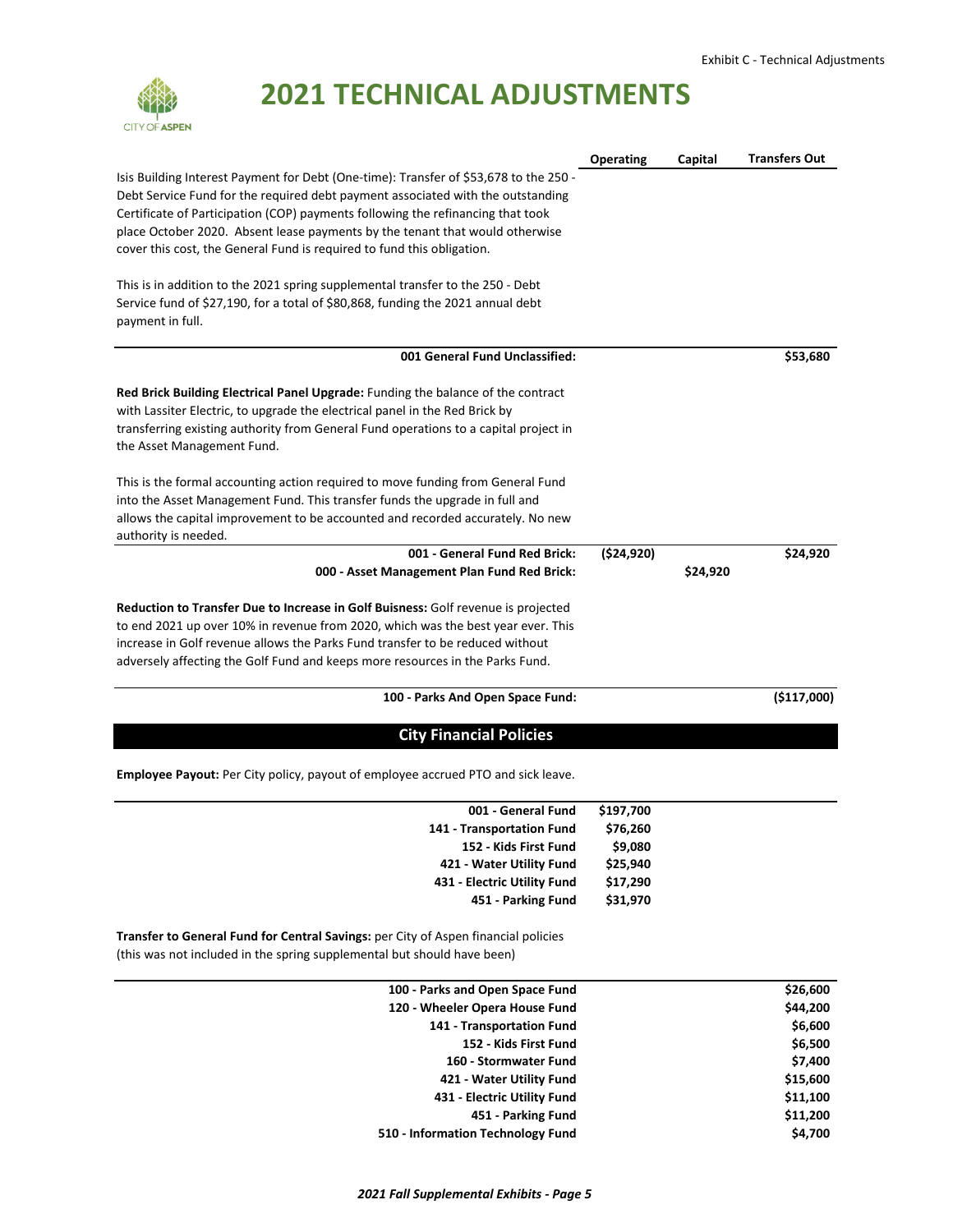

|                                                                                                                                                                                                                                                                                                           | <b>Operating</b> | Capital | <b>Transfers Out</b> |
|-----------------------------------------------------------------------------------------------------------------------------------------------------------------------------------------------------------------------------------------------------------------------------------------------------------|------------------|---------|----------------------|
|                                                                                                                                                                                                                                                                                                           |                  |         |                      |
| <b>Appropriating Dedicated Resources</b>                                                                                                                                                                                                                                                                  |                  |         |                      |
| Utilizing Historic Preservation Reserve Funding: Funding is collected and held in a<br>trust and agency fund. If the defined work is not performed this funding is then<br>used on Historical Preservation (HP) projects.                                                                                 |                  |         |                      |
| \$48,000 of these funds will be used to pay contractors to review insulation details<br>for Victorian and Mid-Century Modern construction requirements, new<br>preservation recognition program, and purchase a new infrared camera.                                                                      |                  |         |                      |
| This is the formal accounting action to move these funds from the Trust and<br>Agency Fund and into the General Fund for use.                                                                                                                                                                             |                  |         |                      |
| 001 - General Fund Planning:                                                                                                                                                                                                                                                                              | \$48,000         |         |                      |
| Reimbursable Costs for Guardrail Replacement: A guardrail was damaged near<br>Maroon Creek and required repair. This expense was tied to an insurance claim<br>which was honored and received by the City to offset the expense.                                                                          |                  |         |                      |
| 001 - General Fund Engineering:                                                                                                                                                                                                                                                                           | \$22,000         |         |                      |
| Police Grant and Reimbursement Funding: This is the formal action appropriating<br>funding for grants awarded to the Police Department and reimbursement of<br>overtime for their help at the JAS Aspen Snowmass event over the Labor Day<br>weekend.                                                     |                  |         |                      |
| In 2021, the City of Aspen Police Department was awarded grant funding for public<br>safety leadership development through the University of Denver and grant funding<br>to cover part of the cost of the Aspen Police Department's online platform for<br>policy and procedures (Lexipol).               |                  |         |                      |
| 001 - General Fund Police:                                                                                                                                                                                                                                                                                | \$9,600          |         |                      |
| State Grant Funding for Day Camp: The Recreation Department received grant<br>funding early this year from the Colorado Department of Human Services.                                                                                                                                                     |                  |         |                      |
| This grant program provided financial support to childcare providers across the<br>state that were providing license care programs for the community. This grant was<br>utilized by the department to cover both increased staffing expenses and materials<br>and supplies for the City day camp program. |                  |         |                      |
| 001 - General Fund Recreation:                                                                                                                                                                                                                                                                            | \$8,100          |         |                      |
|                                                                                                                                                                                                                                                                                                           |                  |         |                      |
| <b>Relinquishing Existing Appropriation Authority</b>                                                                                                                                                                                                                                                     |                  |         |                      |
| Accounting Change Per CoA Auditors for Interfund Loans: This is the required<br>adjustment to align budget authority with the auditor's direction on how to                                                                                                                                               |                  |         |                      |

adjustment to align budget authority with the auditor's direction on how to account for interfund loans. The change records the interest payment as an expense and revenue and the principal payment is recorded only on the balance sheet.

| 001 - General Fund - Reduction to the Wheeler Fund transfer out:       | (51, 220, 210) |
|------------------------------------------------------------------------|----------------|
| 421 - Water Utility Fund - Reduction to the Wheeler Fund transfer out: | (\$242,450)    |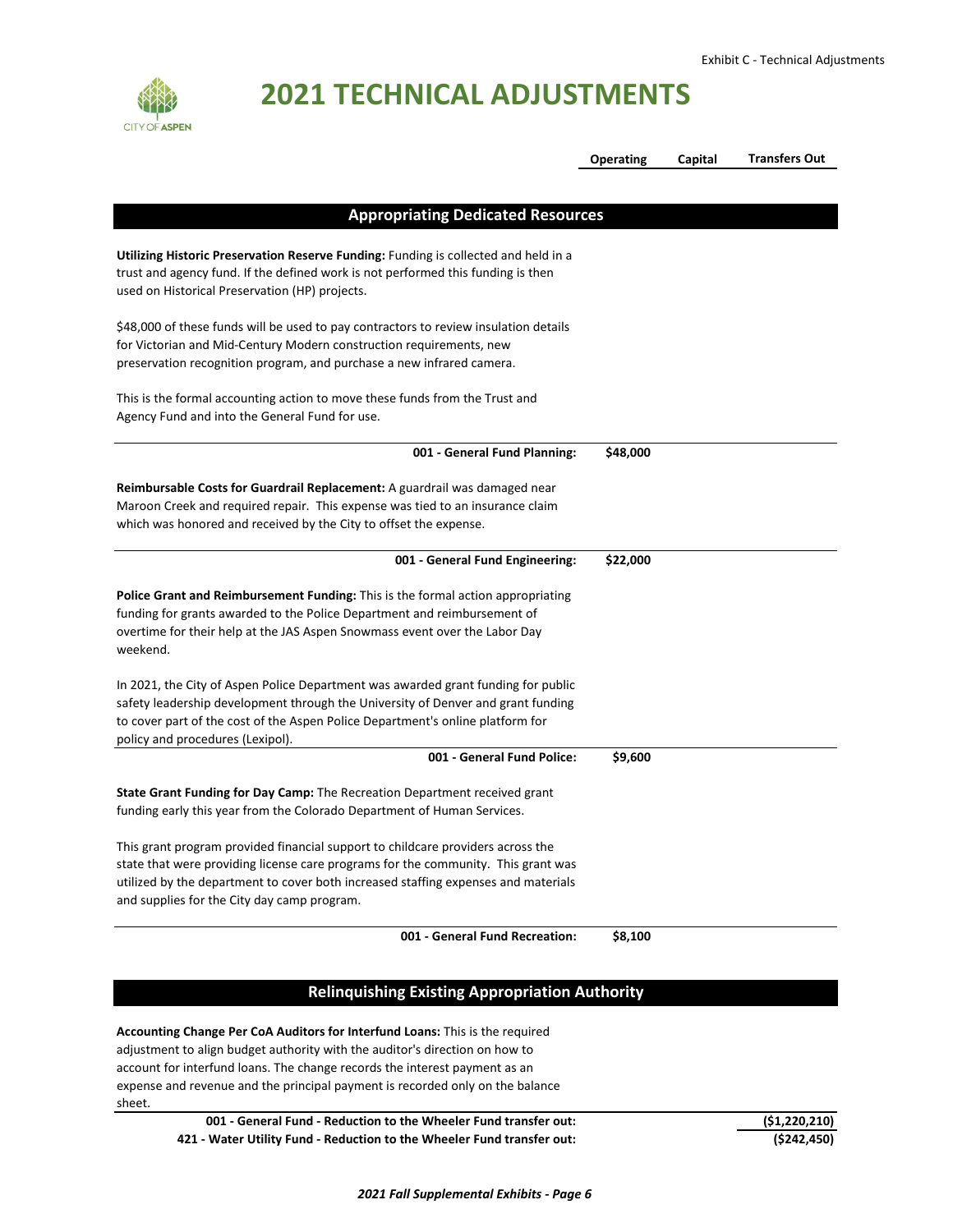

|                                                                                      | <b>Operating</b> | Capital        | <b>Transfers Out</b> |
|--------------------------------------------------------------------------------------|------------------|----------------|----------------------|
|                                                                                      |                  |                |                      |
| Reduced Expenditure Authority for In-Town Mass Transit: Due to the inflow of         |                  |                |                      |
| federal grants and robust dedicated tax collections from the 1.0% transit sales tax, |                  |                |                      |
| the City does not need a subsidy to cover the cost of its no-fare city routes. This  |                  |                |                      |
| action merely removes the budget authority for the previously anticipated subsidy    |                  |                |                      |
| that was adopted in the 2021 budget.                                                 |                  |                |                      |
| 141 - Transportation Fund: (\$1,735,500)                                             |                  |                |                      |
| Sidewalk and Site Infrastructure Project Phase Three Scope Revision: The original    |                  |                |                      |
| project scope has been revised down from concrete load-in and out path,              |                  |                |                      |
| snowmelt and repair sidewalks, drainage, electrical infrastructure upgrades,         |                  |                |                      |
| generator, and parking lot to just address the immediate need of the concrete load-  |                  |                |                      |
| in and load out path. The other aspects of the project were moved into a future      |                  |                |                      |
| year, releasing \$2,035,000 and leaving funding of \$215,000 in the project.         |                  |                |                      |
| An electrical assessment will be completed in 2022. The findings of this             |                  |                |                      |
| assessment will allow the future project to be evaluated and refined.                |                  |                |                      |
|                                                                                      |                  |                |                      |
| 120 - Wheeler Opera House Fund:                                                      |                  | ( \$2,035,000) |                      |
| <b>Increased Appropriation Due to Revenue Collections</b>                            |                  |                |                      |
| <b>Public Education - Tax Remittance:</b> Based on improved economic activity which  |                  |                |                      |
| began in March, tax collections have exceeded initial projections. In order to not   |                  |                |                      |
| be restricted in remittance of tax revenue to the school district for the dedicated  |                  |                |                      |
| 0.3% sales tax approved by voters, this technical request is to increase the         |                  |                |                      |
| expenditure authority to accommodate new projections.                                |                  |                |                      |
| 131 - Public Education Fund:                                                         | \$764,468        |                |                      |
| Tourism and Promotion - Tax Remittance: Based on improved economic activity,         |                  |                |                      |
| Lodging tax projections have been revised up. This is the formal action to allow     |                  |                |                      |
| these additional funds to be used in 2021 for tourism and promotion.                 |                  |                |                      |
| 130 - Tourism and Promotion Fund:                                                    | \$306,078        |                |                      |
|                                                                                      |                  |                |                      |
|                                                                                      |                  |                |                      |

#### **Other Requests**

**Purchase and Resale of Employee Housing Units:** When employee housing units are sold back to the City of Aspen, the City holds these units on its balance sheet until a new employee takes ownership. At the time of resale, per accounting standards, the City is required to recognize the expense when it regained possession and then the revenue for the resale. There have been 8 units that have turned over this year and are incorporated into the expenditure authority needed in this request. An offsetting revenue of \$1,250,000 has also been incorporated to partially offset these costs.

**505 ‐ Employee Housing Fund: \$2,533,800**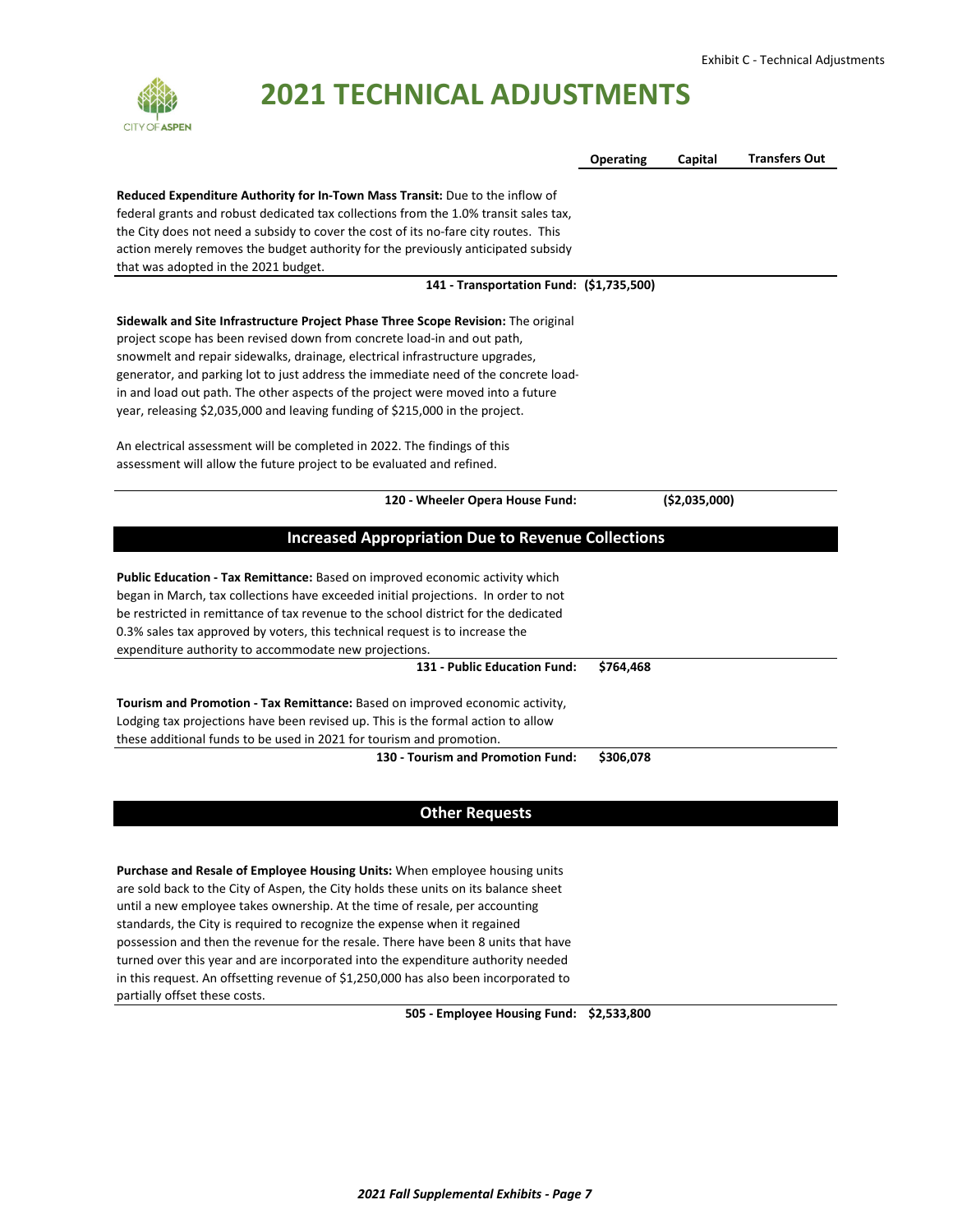

|                                                                                  | <b>Operating</b> | Capital   | <b>Transfers Out</b> |
|----------------------------------------------------------------------------------|------------------|-----------|----------------------|
| Close Out of 50542 - PPP Housing Project: The public-private partnership (PPP)   |                  |           |                      |
| development of rental housing at 802 Main, 517 Park Circle and 488 Castle Creek  |                  |           |                      |
| is complete and on budget.                                                       |                  |           |                      |
| This is the formal action re-authorizing remaining project funding from 2020 in  |                  |           |                      |
| 2021. This normally occurs in the Spring Budget Ordinance but was delayed to the |                  |           |                      |
| fall based on the timing of payments to the Aspen Housing Partners and close out |                  |           |                      |
| of this project.                                                                 |                  |           |                      |
| 150 - Housing Development Fund:                                                  |                  | \$991,000 |                      |
|                                                                                  |                  |           |                      |

**Total Technical Adjustments ‐ Operating / Capital / Transfers: \$2,285,976 (\$407,110) (\$1,312,160)**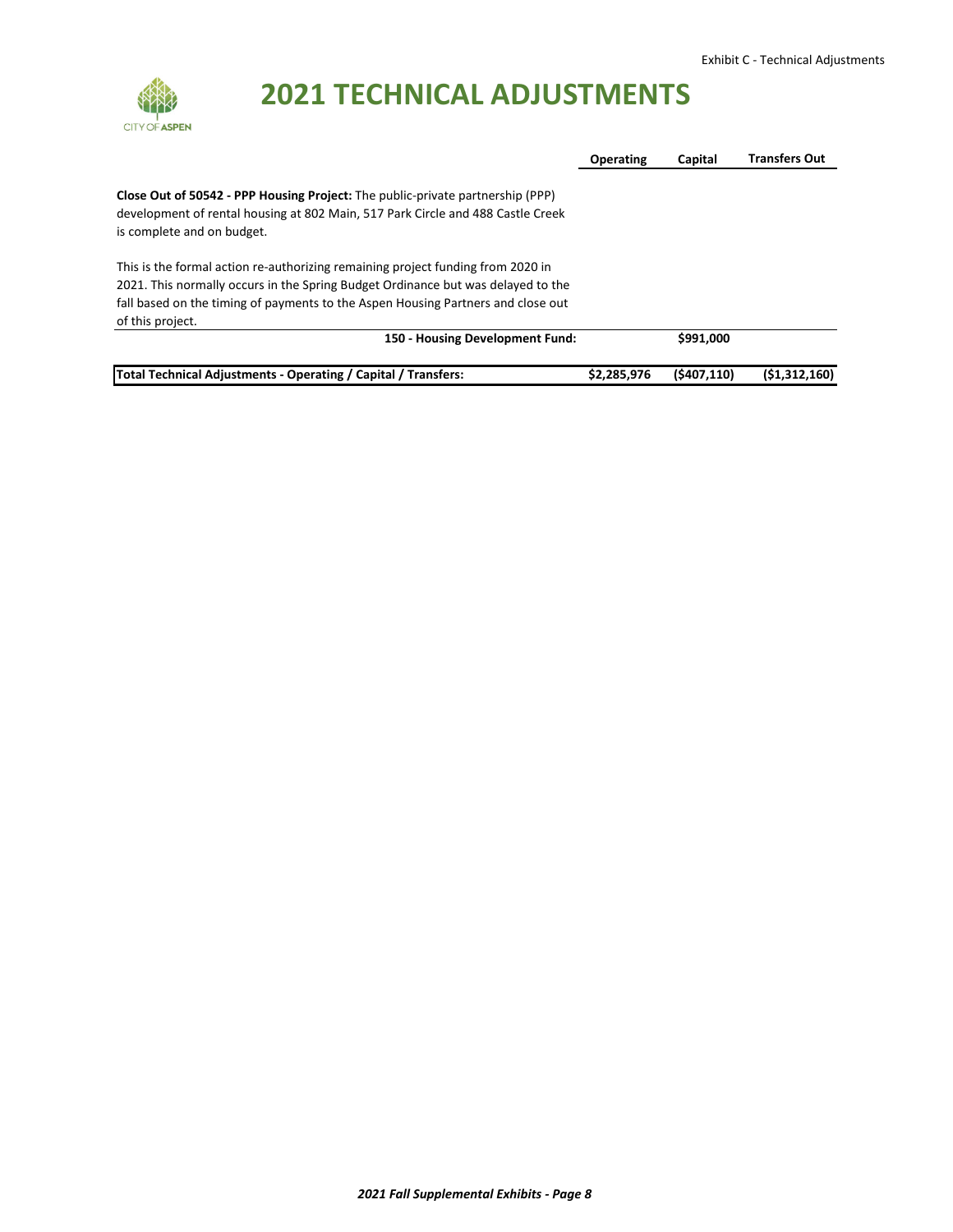

| <b>Department/Description</b>                                                                                                       | <b>New Revenue</b> | <b>Transfers In</b> |
|-------------------------------------------------------------------------------------------------------------------------------------|--------------------|---------------------|
| Tax Projection Revisions: Based on improved economic activity tax projections have been                                             |                    |                     |
| revised up. The amounts below are the net increase from the original projection to the current                                      |                    |                     |
| forecast.                                                                                                                           |                    |                     |
| 001 - General Fund - City Share of County Sales Tax                                                                                 | \$1,771,000        | \$0                 |
| <b>City Share of County Sales Tax Subtotal:</b>                                                                                     | \$1,771,000        | \$0                 |
| 100 - Parks and Open Space Fund - City of Aspen Sales Tax                                                                           | \$3,177,100        |                     |
| 141 - Transportation - City of Aspen Sales Tax                                                                                      | \$308,200          |                     |
| 150 - Housing Development Fund - City of Aspen Sales Tax                                                                            | \$429,100          |                     |
| 152 - Kids First Fund - City of Aspen Sales Tax                                                                                     | \$523,500          |                     |
| City of Aspen Sales Tax - Retained Subtotal:                                                                                        | \$4,437,900        | \$0                 |
| 131 - Public Education Fund - City of Aspen Public Education Sales Tax                                                              | \$762,100          |                     |
| City of Aspen Public Education Sales Tax - Distributed Subtotal:                                                                    | \$762,100          | \$0                 |
| 130 - Tourism and Promotion Fund - City of Aspen Lodging Tax                                                                        | \$294,750          |                     |
| 141 - Transportation - City of Aspen Lodging Tax                                                                                    | \$98,250           |                     |
| <b>City of Aspen Lodging Tax Subtotal:</b>                                                                                          | \$393,000          | \$0                 |
| 120 - Wheeler Fund - City of Aspen Real Estate Transfer Tax                                                                         | \$3,998,900        |                     |
| 150 - Housing Development Fund - City of Aspen Real Estate Transfer Tax                                                             | \$7,846,100        |                     |
| City of Aspen Real Estate Transfer Tax Subtotal:                                                                                    | \$11,845,000       | \$0                 |
| <b>Tax Projection Revisions Total:</b>                                                                                              | \$19,209,000       | \$0                 |
|                                                                                                                                     |                    |                     |
| FFE for Community Development in the New City Hall: Funding lockers for staff in the new City                                       |                    | \$55,000            |
| Hall by transferring existing authority from General Fund operations to a capital project in the<br>Asset Management Fund.          |                    |                     |
|                                                                                                                                     |                    |                     |
| This is the formal accounting action required to move the funding into the Asset Management<br>Fund but no new authority is needed. |                    |                     |
| 122 - Planning Subtotal:                                                                                                            | \$0                | \$55,000            |
|                                                                                                                                     |                    |                     |
| Red Brick Revenue Adjustment: Alignment of the \$30,000 reduction which eliminated a                                                | \$30,000           |                     |
| duplication of grant funding to the General Fund. This corrects the spring supplemental                                             |                    |                     |
| ordinance which was incorrectly loaded it into the Asset Management Fund.                                                           |                    |                     |
| Red Brick Building Electrical Panel Upgrade: Funding the balance of the contract with Lassiter                                      |                    | \$24,920            |
| Electric, to upgrade the electrical panel in the Red Brick by transferring existing authority from                                  |                    |                     |
| General Fund operations to a capital project in the Asset Management Fund.                                                          |                    |                     |
| 552 - Red Brick Center for the Arts Subtotal:                                                                                       | \$30,000           | \$24,920            |
| 000 - Asset Management Fund Total:                                                                                                  | \$30,000           | \$79,920            |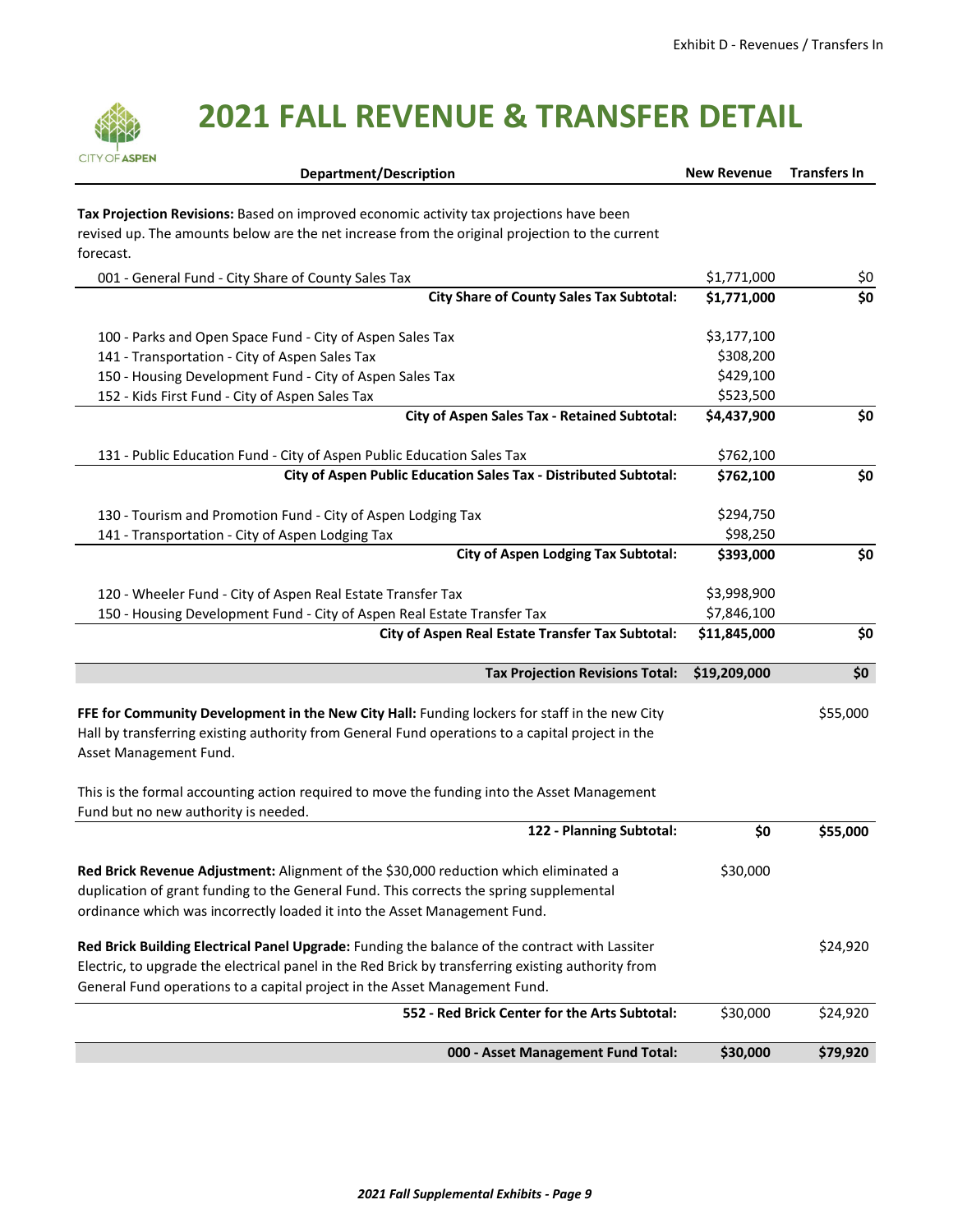| <b>CITY OF ASPEN</b><br><b>Department/Description</b>                                                                                                                                                                                                                                                     | <b>New Revenue</b> | <b>Transfers In</b> |
|-----------------------------------------------------------------------------------------------------------------------------------------------------------------------------------------------------------------------------------------------------------------------------------------------------------|--------------------|---------------------|
| Utilizing Historic Preservation Reserve Funding: Funding is collected and held in a trust and<br>agency fund. If the defined work is not performed this funding is then used on Historical<br>Preservation (HP) projects.                                                                                 | \$48,000           |                     |
| \$48,000 of these funds will be used to pay contractors to review insulation details for Victorian<br>and Mid-Century Modern construction requirements, new preservation recognition program,<br>and purchase a new infrared camera.                                                                      |                    |                     |
| This is the formal accounting action to move these funds from the Trust and Agency Fund and<br>into the General Fund for use.                                                                                                                                                                             |                    |                     |
| 122 - Planning Subtotal:                                                                                                                                                                                                                                                                                  | \$48,000           | \$0                 |
| Police Grant and Reimbursement Funding: This is the formal action appropriating funding for<br>grants awarded to the Police Department and reimbursement of overtime for their help at the<br>JAS Aspen Snowmass event over the Labor Day weekend.                                                        | \$9,600            |                     |
| In 2021, the City of Aspen Police Department was awarded grant funding for public safety<br>leadership development through the University of Denver and grant funding to cover part of the<br>cost of the Aspen Police Department's online platform for policy and procedures (Lexipol).                  |                    |                     |
| 327 - Engineering Subtotal:                                                                                                                                                                                                                                                                               | \$9,600            | \$0                 |
| Reimbursable Costs for Guardrail Replacement: A guardrail was damaged near Maroon Creek<br>and required repair. This expense was tied to an insurance claim which was honored and<br>received by the City to offset the expense.                                                                          | \$22,000           |                     |
| 327 - Engineering Subtotal:                                                                                                                                                                                                                                                                               | \$22,000           | \$0                 |
| State Grant Funding for Day Camp: The Recreation Department received grant funding early this<br>year from the Colorado Department of Human Services.                                                                                                                                                     | \$8,100            |                     |
| This grant program provided financial support to childcare providers across the state that were<br>providing license care programs for the community. This grant was utilized by our department to<br>cover both increased staffing expenses and materials and supplies for the City day camp<br>program. |                    |                     |
| 542 - Recreation Subtotal:                                                                                                                                                                                                                                                                                | \$8,100            | \$0                 |
| Red Brick Revenue Adjustment: Alignment of the \$30,000 reduction which eliminated a<br>duplication of grant funding to the General Fund. This corrects the spring supplemental<br>ordinance which incorrectly loaded it the Asset Management Fund.                                                       | ( \$30,000)        |                     |
| 552 - Red Brick Center for the Arts Subtotal:                                                                                                                                                                                                                                                             | ( \$30,000]        | \$0                 |
| 001 - General Fund Total:                                                                                                                                                                                                                                                                                 | \$57,700           | \$0                 |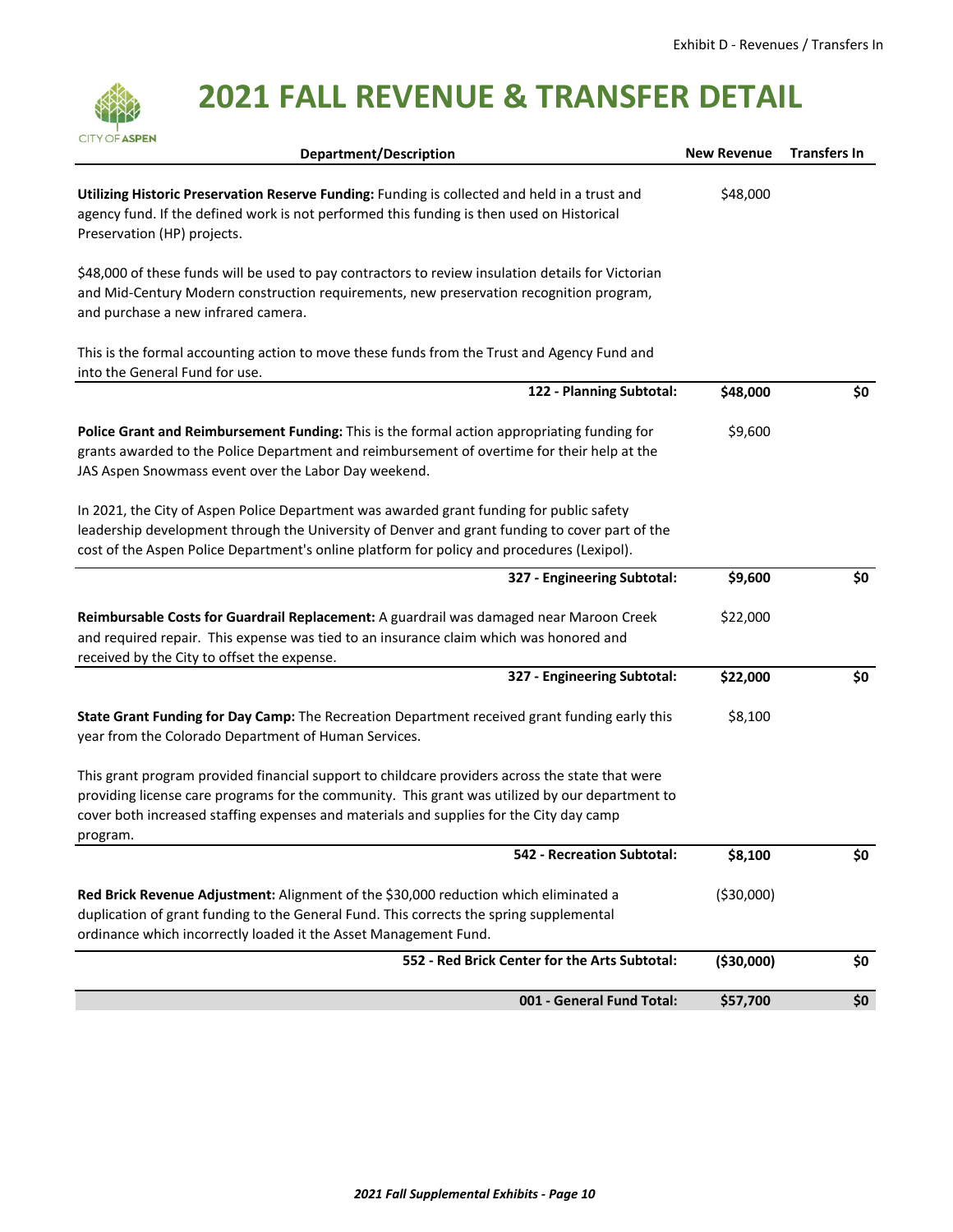| <b>CITY OF ASPEN</b><br><b>Department/Description</b>                                                                                                                                                                                                                                                                                                                                                                                                                                                                                                                                                                                                            | <b>New Revenue</b> | <b>Transfers In</b> |
|------------------------------------------------------------------------------------------------------------------------------------------------------------------------------------------------------------------------------------------------------------------------------------------------------------------------------------------------------------------------------------------------------------------------------------------------------------------------------------------------------------------------------------------------------------------------------------------------------------------------------------------------------------------|--------------------|---------------------|
|                                                                                                                                                                                                                                                                                                                                                                                                                                                                                                                                                                                                                                                                  |                    |                     |
| 1% Transit Tax Refunded to City of Aspen: Coupled with the infusion of federal grant funding for<br>transportation, the resulting sales tax collections from an improved economic environment has<br>resulted in transit funding in excess of projected costs this year. As such, RFTA (the recipient of<br>these grant and tax revenues on the City's behalf) has refunded a portion of excess resources, to<br>be deposited into the City's coffers within the Transportation Fund's fund balance, for future<br>application. Of the total amount, \$1.45M was from 2020 following the year-end audit, and \$2M<br>has been conservatively estimated for 2021. | \$3,455,220        |                     |
| 141 - Transportation Fund:                                                                                                                                                                                                                                                                                                                                                                                                                                                                                                                                                                                                                                       | \$3,455,220        | \$0                 |
| Sale of 312 W Hyman Street: Sale of employee housing unit purchased in 2007.                                                                                                                                                                                                                                                                                                                                                                                                                                                                                                                                                                                     | \$3,872,400        |                     |
| PPP Development Rental Housing: The \$9.2M repayment of the construction loan occurred in<br>2020 and 2021. This adjusts down the 2021 budget based on the timing of the repayment.                                                                                                                                                                                                                                                                                                                                                                                                                                                                              | ( \$1,992,000)     |                     |
| In Lieu of Development Fees: Collections have exceeded conservative estimates on this volatile<br>revenue stream and is being reflected in this projection adjustment.                                                                                                                                                                                                                                                                                                                                                                                                                                                                                           | \$1,200,000        |                     |
| 150 - Housing Development Fund:                                                                                                                                                                                                                                                                                                                                                                                                                                                                                                                                                                                                                                  | \$3,080,400        | \$0                 |
| General Fund Transfer for Isis Building Debt Service: Increase 250 Fund resources by \$53,680 to<br>afford the debt service interest payment on the Isis Building COPs.                                                                                                                                                                                                                                                                                                                                                                                                                                                                                          |                    | \$53,680            |
| This is in addition to the 2021 spring supplemental transfer to the 250 - Debt Service fund of<br>\$27,190, for a total of \$80,868, funding the 2021 annual debt payment in full.                                                                                                                                                                                                                                                                                                                                                                                                                                                                               |                    |                     |
| 250 - Debt Service Fund:                                                                                                                                                                                                                                                                                                                                                                                                                                                                                                                                                                                                                                         | \$0                | \$53,680            |
| Reduction to Transfer In due to Increase in Golf Buisness: Golf revenue is projected to end 2021<br>up over 10% in revenue from 2020, which was the best year ever. This increase in Golf revenue<br>allows the Parks Fund transfer to be reduced without adversely affecting the Golf Fund and<br>keeps more resources in the Parks Fund.                                                                                                                                                                                                                                                                                                                       |                    | ( \$117,000)        |
| Net Profit in Golf - Additional Payments to Vendor for Golf Lessons: Additional revenue<br>collected due to increased interest in golf lessons. These additional collections are split 90% to<br>the vendor and 10% is retained by the City and adds to fund balance.                                                                                                                                                                                                                                                                                                                                                                                            | \$115,000          |                     |
| Net Profit in Golf - Additional Retail Buy: Retail continues to sell and to keep up with the<br>demand additional retail has been acquired to keep customers happy and increases our retail<br>revenues in 2021.                                                                                                                                                                                                                                                                                                                                                                                                                                                 | \$28,000           |                     |
| 471 - Golf Course Fund:                                                                                                                                                                                                                                                                                                                                                                                                                                                                                                                                                                                                                                          | \$143,000          | (\$117,000)         |
| Purchase and Resale of Employee Housing Units: When employee housing units are sold back to<br>the City of Aspen (typically following a separation), the City holds these units on its balance sheet<br>until a new employee takes ownership. At the time of resale, per accounting standards, the City<br>is required to recognize the expense when it regained possession and then the revenue for the<br>resale. There have been 8 units that have turned over this year and are incorporated into the<br>expenditure authority needed in this request. An offsetting revenue of \$1,250,000 has also been<br>incorporated to partially offset these costs.   | \$1,250,000        |                     |
| 505 - Employee Housing Fund:                                                                                                                                                                                                                                                                                                                                                                                                                                                                                                                                                                                                                                     | \$1,250,000        | \$0                 |